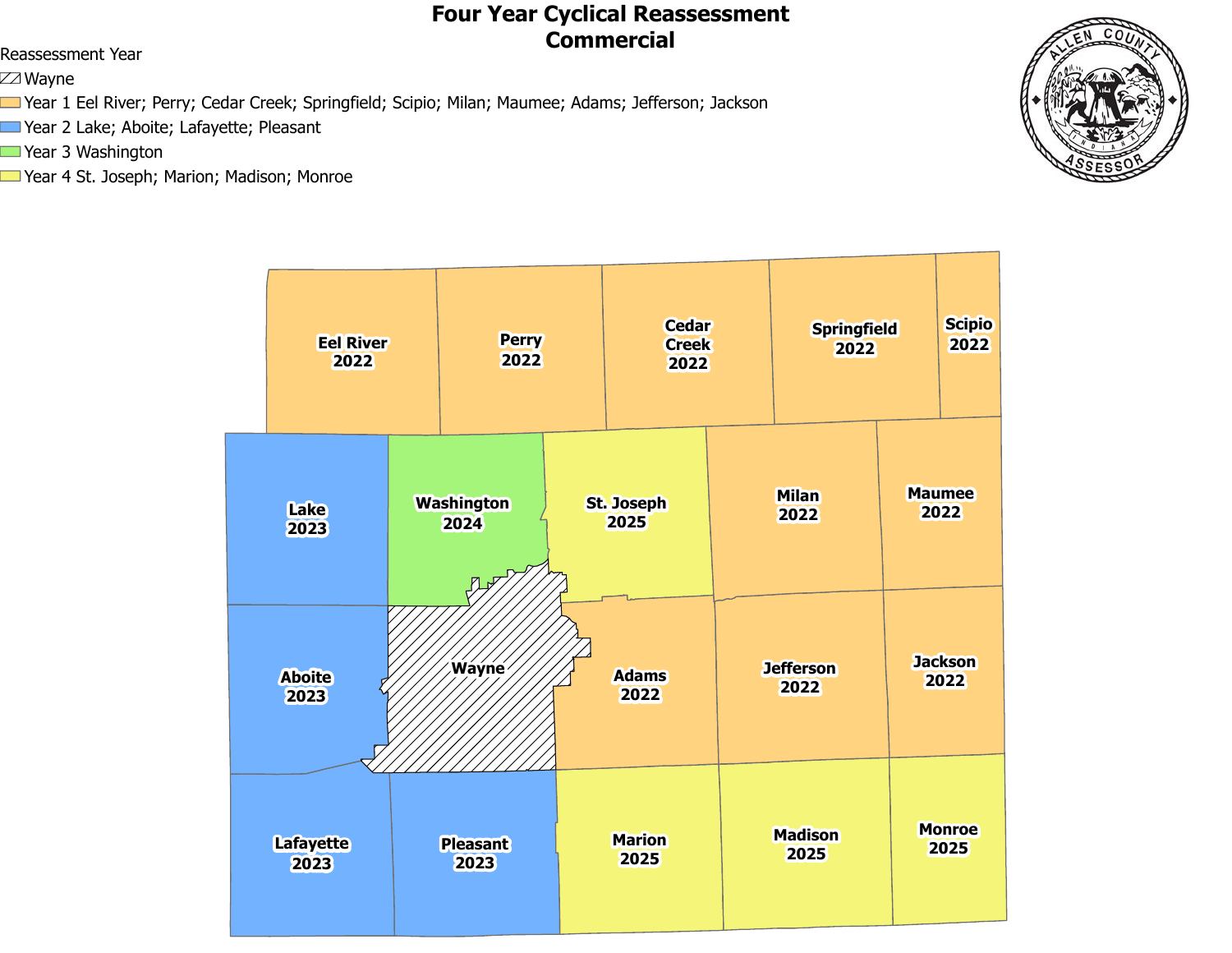### **Four Year Cyclical Reassessment** Reassessment Year **Industrial**

 $\mathbb{W}$  Wayne

Year 1 Eel River; Perry; Cedar Creek; Springfield; Scipio; Milan; Maumee; Adams; Jefferson; Jackson

Year 2 Lake; Aboite; Lafayette; Pleasant

- Year 3 Washington
- Year 4 St. Joseph; Adams



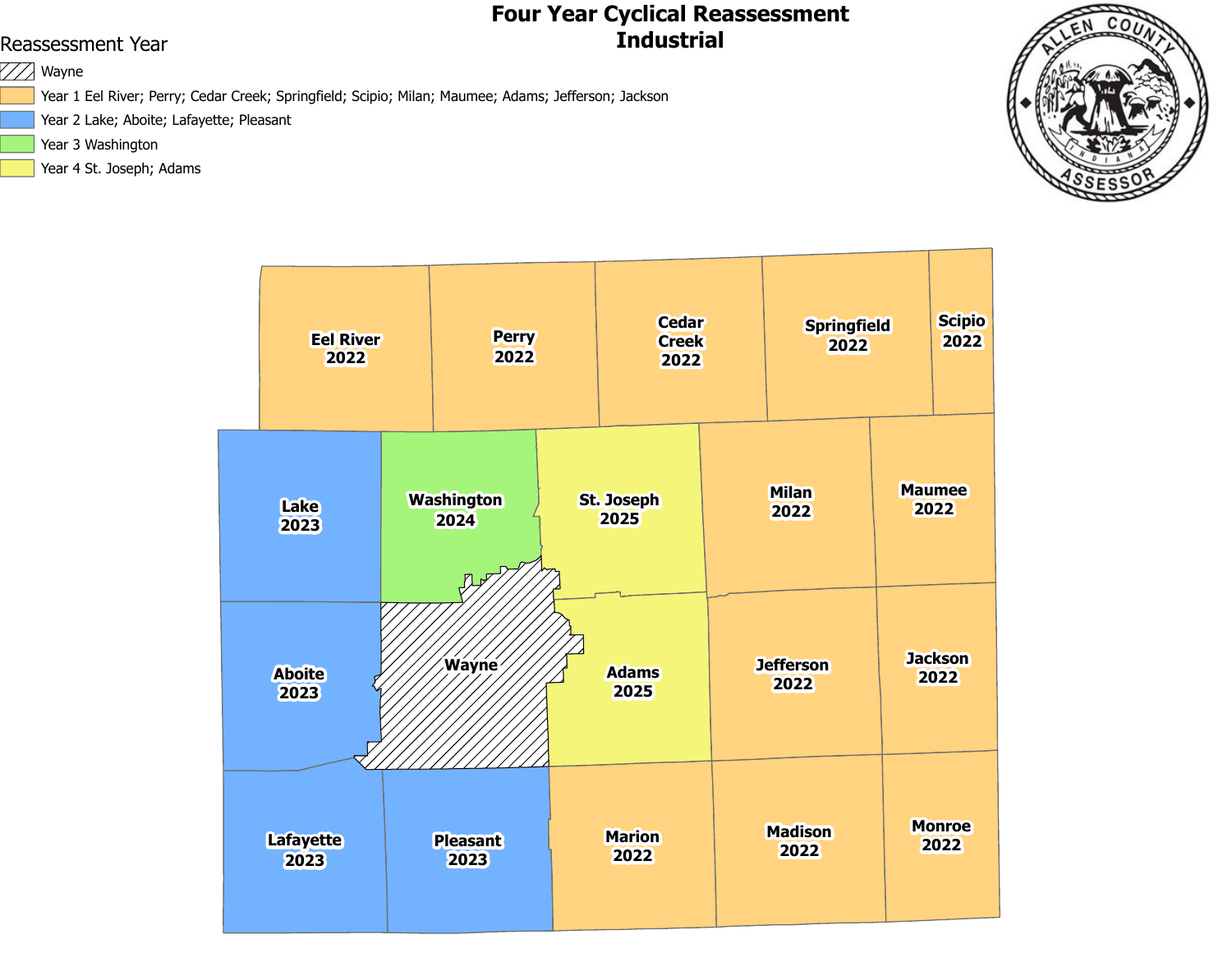## **Four Year Cyclical Reassessment Exempt**

Reassessment Year

ZZ Wayne

Year 1 Eel River; Cedar Creek; Springfield; Scipio; Milan; Maumee; Jefferson; Jackson; Marion; Madison; Monroe

- Year 2 Lake; Aboite; Lafayette; Pleasant
- Year 3 Perry; Washington
- Year 4 St. Joseph; Adams